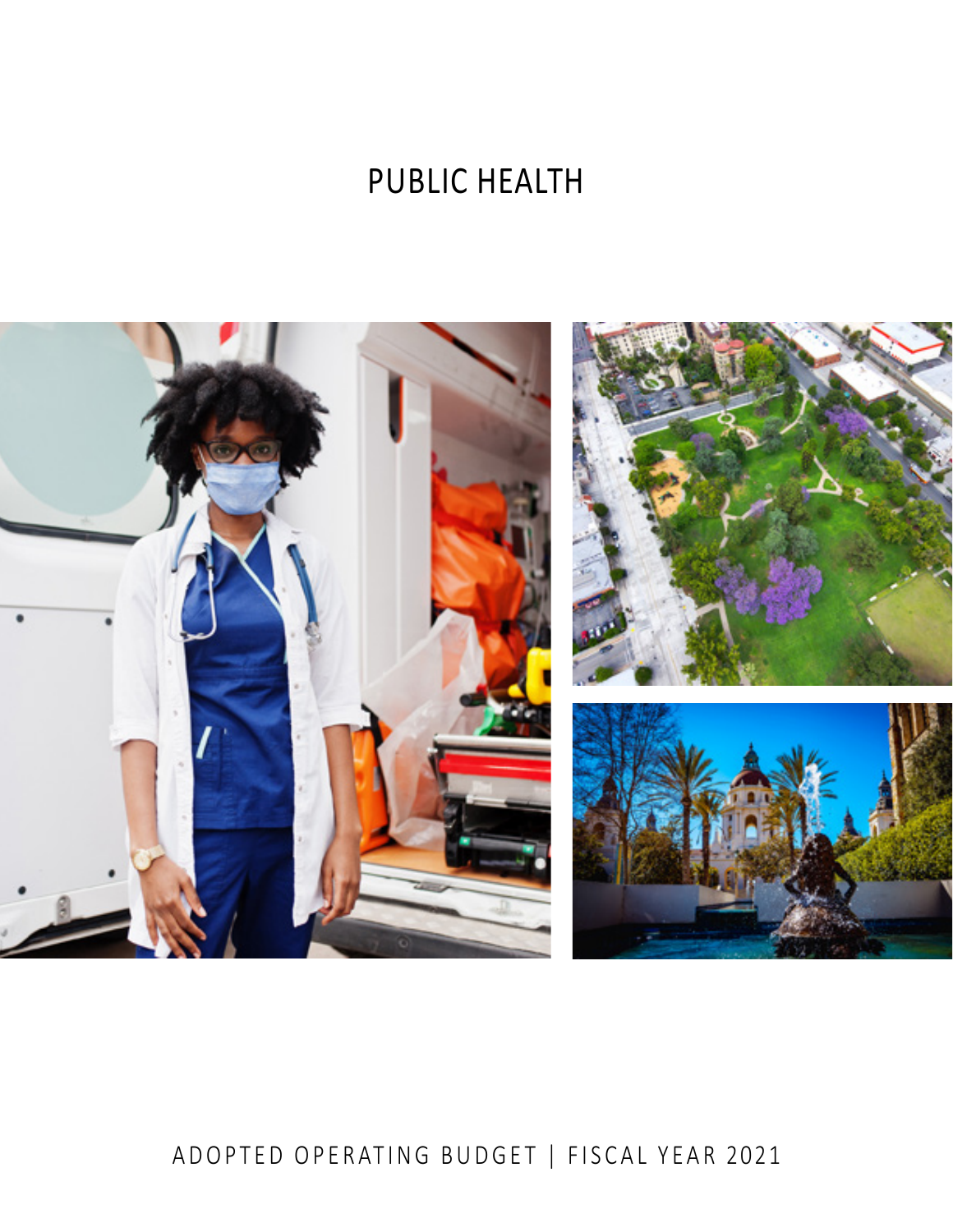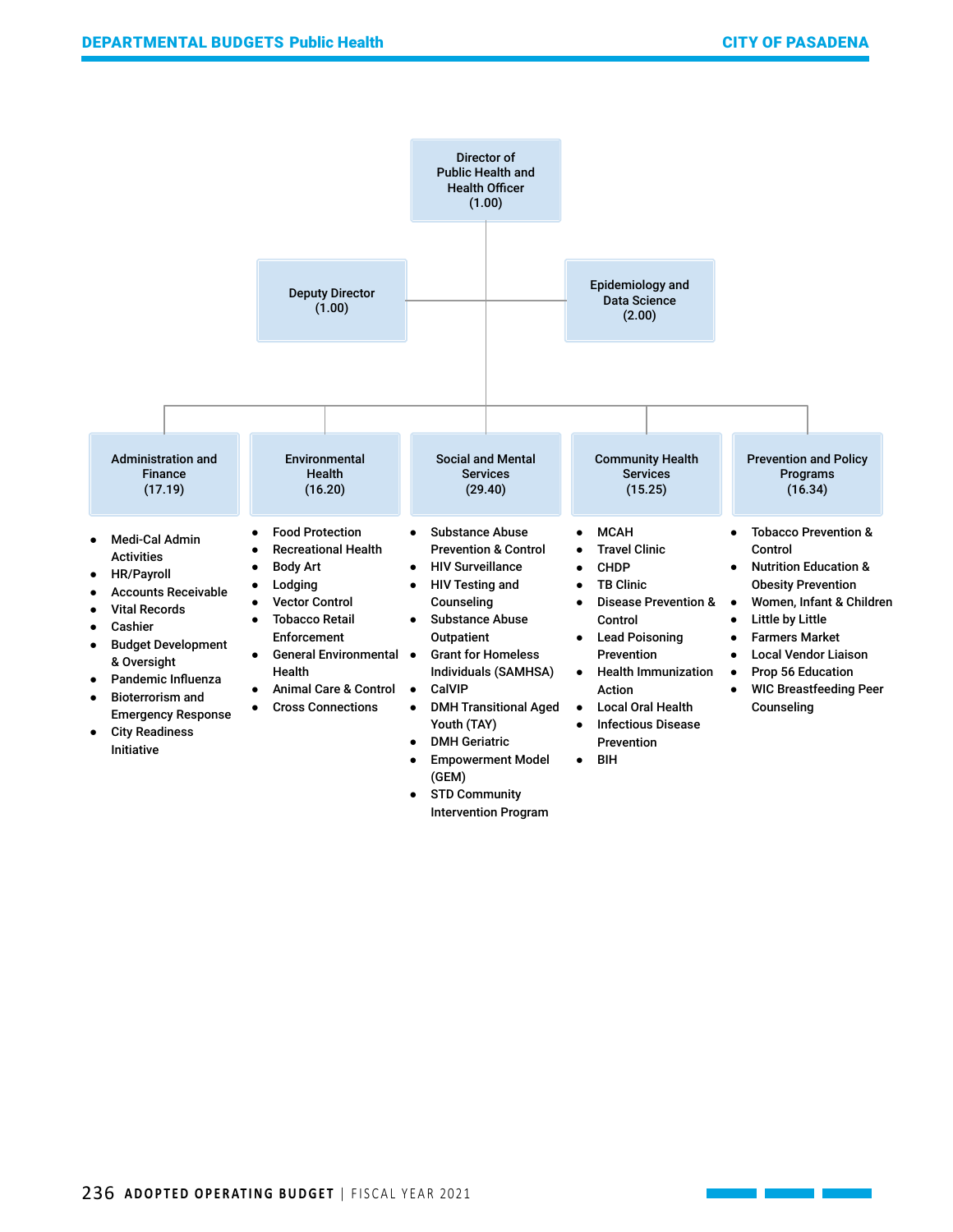## **MISSION STATEMENT**

The City of Pasadena Public Health Department is dedicated to promoting the physical, social and mental well-being of all who live, work, learn and play in Pasadena. The Department identified new guiding principles, or "North Stars", which help us to generate, evaluate, and amplify everything that we do. Our North Stars are:

- We Fight for Equity
- We Spark Joy
- We Meet You Where You Are
- We Create Possibility
- We Are All In This Together

# **PROGRAM DESCRIPTION**

For over 125 years, the Pasadena Public Health Department has delivered public health services to the residents and visitors in Pasadena. The City of Pasadena is one of only three cities in the State of California that maintains its own independent local health jurisdiction, allowing the City to design public health programming to best address its local needs. The Department provides a range of services that encompass the core public health functions of assessment, policy development and assurance. The Department is responsible for promoting a healthy community through legally mandated services, conducting essential public health functions, enforcing the State Health and Safety Code, and administration of other policies, statutes, regulations and prevention-based programming. To meet the needs of Pasadena's diverse community, the Department uses the US Department of Health and Humans Services' Healthy People 2020 measures as benchmarks to identify health improvement priorities, in addition to collecting local input to refine those priorities. The Department publishes the Greater Pasadena Community Health Improvement Plan to catalyze collaborations across communities and sectors working on collective impact, and to develop policy that changes systems or environments such that they can improve community health.

Tailored to the unique characteristics and assets of Pasadena, the scope of programmatic and clinical services spans the ten essential public health services, which are national standards that define public health practice:

- Monitor health status to identify community problems;
- Diagnose and investigate health problems and health hazards in the community;
- Inform, educate, and empower people about health issues;
- Mobilize community partnerships and action to identify and solve health problems;
- Develop policies and plans that support individual and community health efforts;
- Enforce laws and regulations that protect health and ensure safety;
- Link people to needed personal health services and assure the provision of health care when otherwise unavailable;
- Assure a competent public health and personal health care workforce;
- Evaluate effectiveness, accessibility, and quality of personal and population-based health services; and
- Research for new insights and innovative solutions to health problems.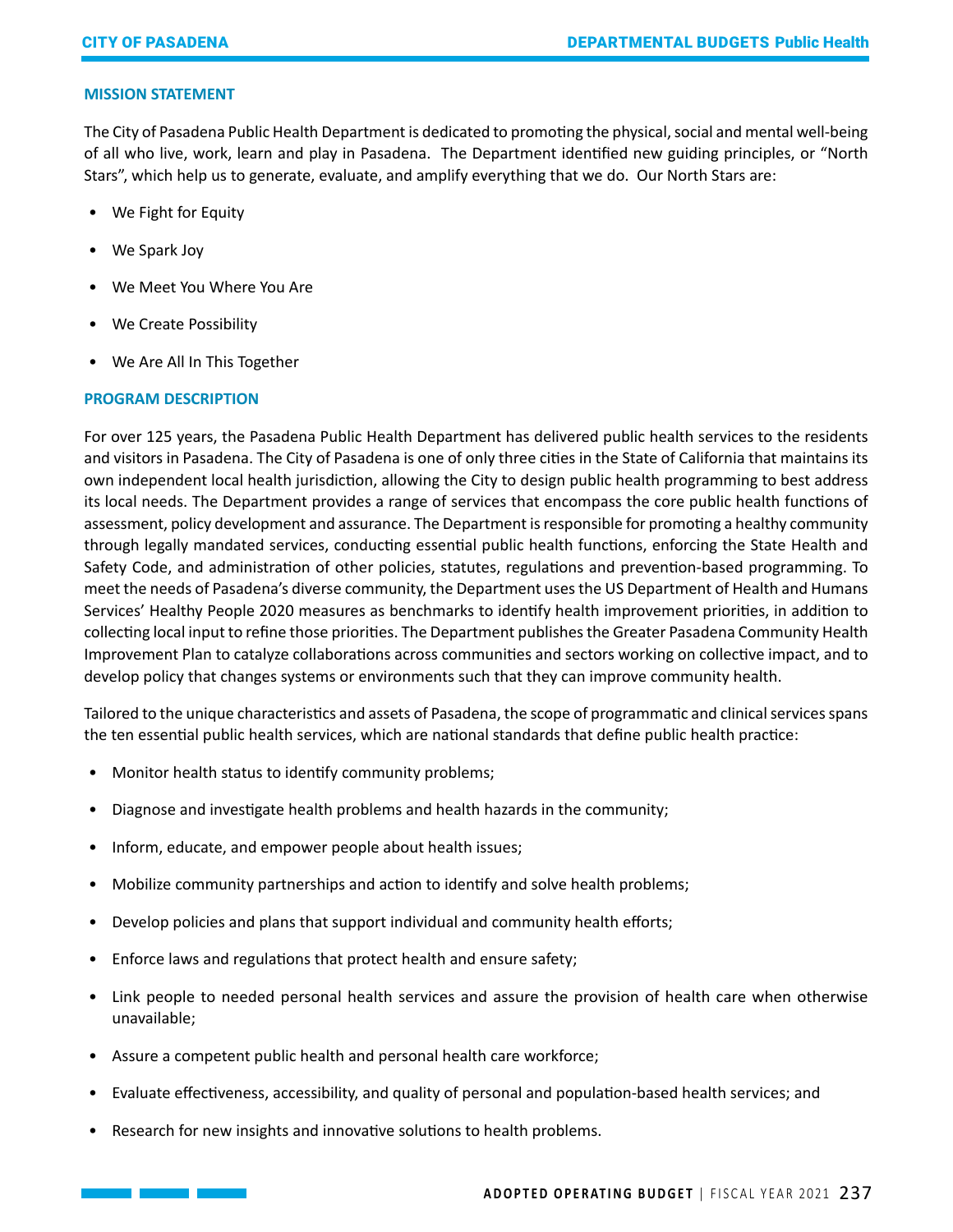Working with a host of local, regional, state, and federal partners and stakeholders, the Department champions interventions and strategies that resolve public health problems and create long-term, sustainable improvements in the community's health.

# **DEPARTMENTAL RELATIONSHIP TO CITY COUNCIL GOALS**

#### **Support and promote the quality of life and local economy**

In 2018, the Department published the Pasadena Community Health Improvement Plan (CHIP), which is a prioritization of health goals for all community partners to work toward, in a strategic, coordinated fashion. The CHIP was developed with broad community input, and includes four priority areas: Improve the health, function, and quality of life of older adults; Improve the healthy development, safety, and well-being of adolescents and young adults; Reduce chronic disease risk by creating environments and policies that support smoke-free places, healthful nutrition, and physical activity; and Improve the well-being of women, infants, children and families with a focus on health equity. CHIP goals will continue to guide the collective work of all health partners within Pasadena through 2022. The Health Department will continue its role as a backbone for development and revision of the CHIP on behalf of all interested in health improvement in the Greater Pasadena area.

#### **Maintain Fiscal Responsibility and Stability**

The Department continues to develop and implement mechanisms and systems to collect financial data, identify areas needing attention, and make sound management decisions. The Department is focused on maintaining core public health services for the community through maximization of grant billings, identifying new funding streams, and managing grant programs effectively.

#### **Improve Public Facilities & Infrastructure**

In FY 2020, the Department includes upgraded security capability. Additional exterior wayfinding and signage was postponed but the Department will continue searching for funding for this project, which will help the public identify and access services at the Public Health Department main facility. The Department also continues to evaluate parking enhancement alternatives for the main health facility location, as limited parking at this location adversely impacts client service access.

# **Ensure Public Safety**

The Department is leading the local public health response to the COVID-19 pandemic and will continue to: issue and modify health orders as needed to support mitigation and containment of COVID-19; conduct case investigation and contact tracing; provide guidance to medical providers, restaurants, other city staff, and the general public for mitigating the spread of the disease; and facilitate the coordination of medical resources to increase system capacity. Department staff continue to conduct communicable disease control and surveillance for other infectious risks to maximize community protection from disease and disability. Staff have attended intensive trainings on the identification, prevention and treatment of sexually-transmitted diseases, tuberculosis, and HIV/AIDS testing, which will include testing for Hepatitis C. The Department continues to address emerging disease risks (Zika virus, Ebola), and changes in influenza response.

# **FISCAL YEAR 2020 ACCOMPLISHMENTS**

Pasadena Public Health celebrated its 128th anniversary in 2020, marking a significant milestone in the provision of public health services for the residents of Pasadena. In 2020 the Department:

- Conducted 2,108 communicable disease investigations;
- Placed 813 TB skin tests;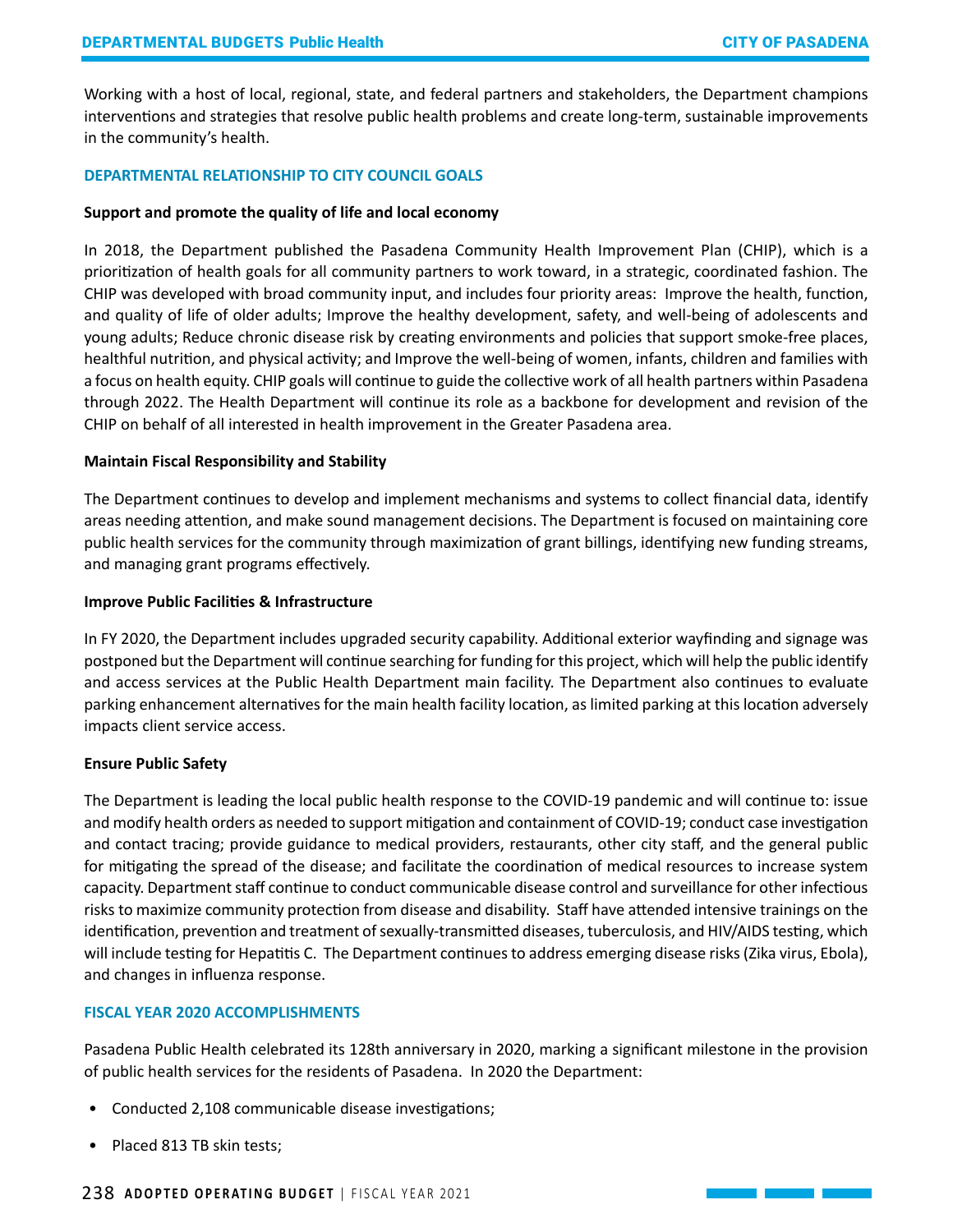- Administered 902 flu vaccines and 479 other immunizations;
- Provided over 2,400 nutrition education classes through the Women, Infants and Children (WIC) nutrition program;
- Provided over 7,000 contacts/books through the Little by Little School Readiness Program;
- Issued over 750 WIC Cards to WIC families since Go-Live (Jan 21, 2020) of eWIC;
- Assisted 205 individuals with enrollment in health insurance programs;
- Conducted 1,571 routine inspections of restaurants, markets, hotels, pools, tattoo facilities, schools, and massage establishments;
- Investigated 450 complaints related to food handling, vermin infestation, tobacco use, lead paint, and pool sanitation;
- Conducted 2,570 pool inspections at multi-unit housing properties, ensuring safety equipment is in good condition and accessible, that pool equipment is functioning properly, and that the water is clear, filtered, and properly sanitized;
- Provided evidence based substance use prevention programs to 550 Pasadena Unified School District middle school students;
- Provided Outpatient Treatment Recovery Services and Case Management Services to over 50 unduplicated clients;
- Conducted 1,099 HIV tests and 94 Hepatitis C tests;
- Through programs for transitional-age youth and seniors citizens, provided 496 showers and 271 loads of laundry at mobile hygiene unit;
- Enrolled 150 housing challenged individuals in Pasadena Outreach Response Team (PORT), a partnership between Public Health and the Fire Department; and
- Conducted 3 full-scale public health emergency exercises

Note: Some statistics have been impacted by the COVID-19 response and limitations of certain programs and accessibility due to social distancing and adherence to mandated guidelines.

The Department began working with the Office of the City Attorney to amend the municipal code to update local smoking regulations and restrict the sale and distribution of flavored and mentholated tobacco products and tobacco look-alike products in the City of Pasadena.

The Department developed an Urban Wildlife Management Plan to guide the City's response to human and wildlife interactions. Presented to City Council in the first quarter of FY 2020, the plan provides best practices to prevent human-wildlife interactions and how to prevent injury or illness should encounters occur.

In preparation for the issuance of cannabis permits, the Environmental Health Division added a new section to the municipal code to require plan submittal prior to opening, regulate the facility's daily operation, and establish a cannabis public health permit and ongoing routine health inspections. In addition, the Department launched a media campaign to educate the public on health effects when using cannabis products.

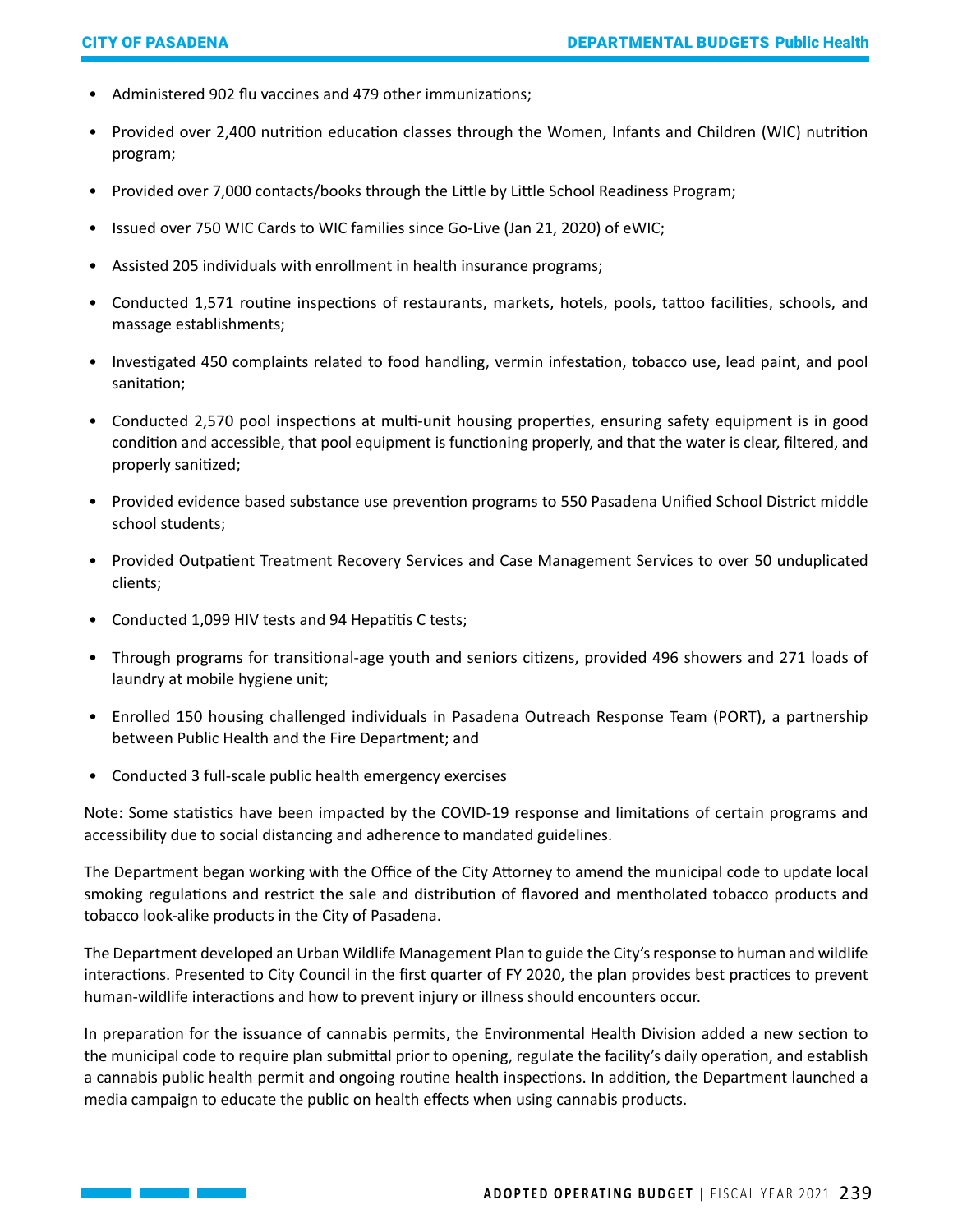The Department and the Office of the Young Child are working to build All Children Thrive Pasadena, a collective impact effort to improve child wellness for ages 0-5 years and beyond. The partnership is convening service providers to coordinate activities and resources, and to make progress on shared, measurable goals relating to kindergarten readiness and oral health.

California Department of Public Health STD Control Branch provided funding of \$67,705 over five (5) years for the STD Community Intervention Program (SCIP), a program designed to offer educational and prevention services to reduce the rate of STD transmissions.

County of Los Angeles Public Health awarded the Department \$1,340,637 over three (3) years for the HIV Counseling and Testing (HCT) Storefront Program, along with the HIV Counseling and Testing (HCT) Pay for Performance Program.

California Department of Public Health provided a grant of \$214,093 over five (5) years for the Infectious Disease Prevention and Control Local Infrastructure Funds, a program designed to address infectious disease prevention and control.

California Department of Food and Agriculture's grant of \$89,759 over two (2) years will fund the Healthy Stores Refrigeration Grant Program that enables corner stores and small businesses in low-income or low-access areas to stock California-grown fresh produce, nuts and minimally processed foods by purchasing energy efficient refrigeration units. Pasadena Public Health Department provides technical assistance and new refrigeration units to identified stores.

For the fourth consecutive year, the Department and the Pasadena Library partnered to celebrate National Coming Out Day. National Coming Out Day recognizes the courage and power of coming out as lesbian, gay, bisexual, transgender or queer (LGBTQ), a message of acceptance needed to ensure all members of our community feel safe.

# **FISCAL YEAR 2021 ADOPTED BUDGET**

# **Operating Budget**

The FY 2021 Adopted Budget of \$15,558,271 is \$986,571 or 6.3 percent lower than the FY 2020 Revised Budget.

# **Personnel**

A total of 98.38 FTEs are included in the FY 2021 Adopted Budget, a net decrease of 7.22 FTE from the prior fiscal year's Revised Budget. Changes in staffing are related to grants that will sunset in FY 2020.

# **YEAR-OVER-YEAR BUDGET CHANGES**

# **Health Fund - 203**

To achieve its mission, the Department receives health realignment dollars from the state and pursues grant dollars to offer various programs to address community needs. However, the cost of delivering health programs has increased predominantly due to rising personnel costs and internal service charges, which grant funding increasingly is not able to fully support. In addition, health realignment dollars flattened in FY2019 reflecting diminishing statewide sales tax and motor vehicle license fees. A trend that is expected to continue or possibly worsen as a result of the COVID-19 pandemic. In FY 2021, overall personnel and FTE count will decrease over the prior year.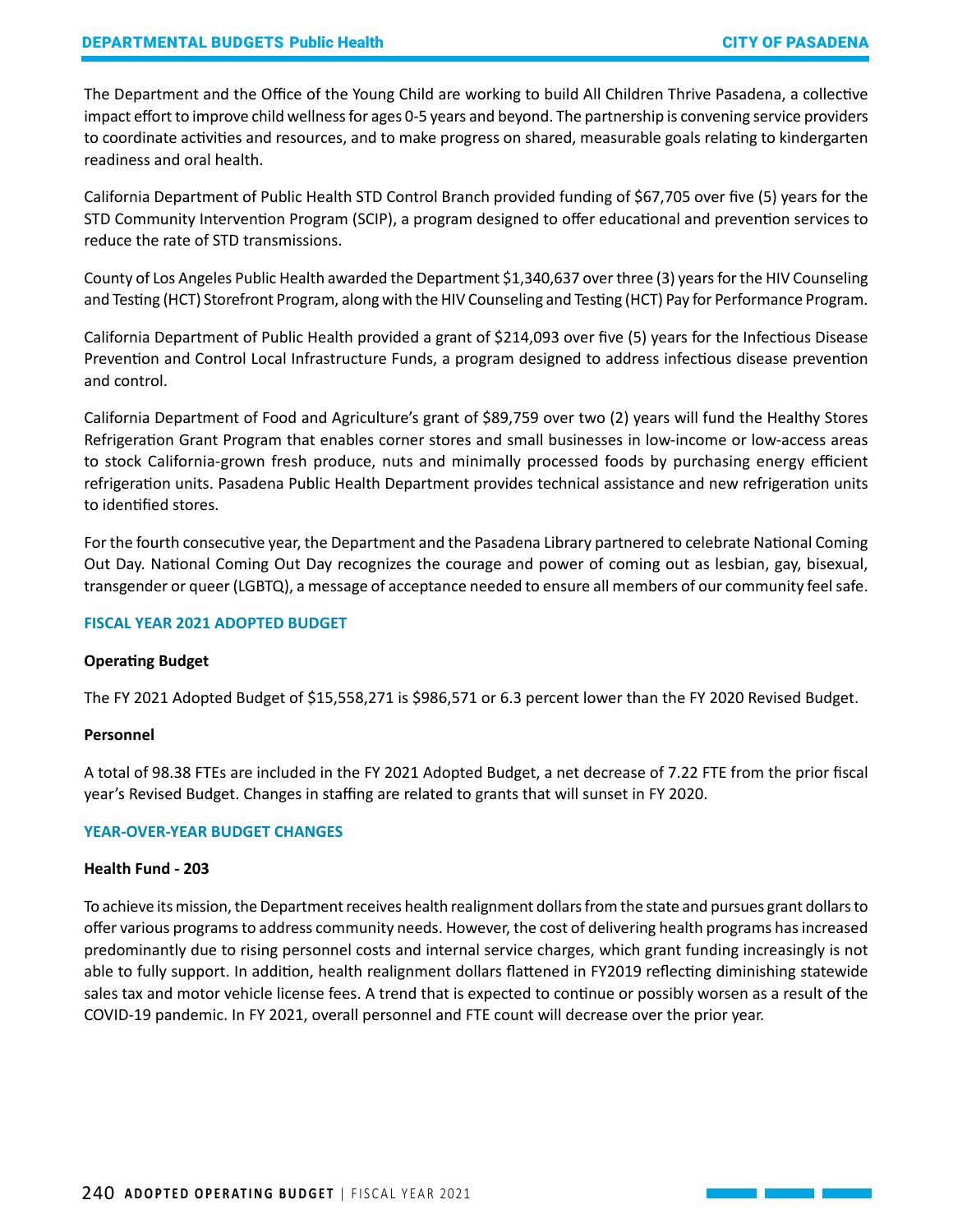# **FUTURE OUTLOOK**

The COVID-19 pandemic poses threats to local safety and has disrupted public health operations due to safer at home orders, physical distancing, and remote work. In spite of these challenges, the Department continues to offer many community services. The Department is working with grant funders to gain the flexibility needed to deliver services using frameworks and models adapted to minimize potential spread of the disease.

Proposed changes at the Federal level will continue to require the Department to closely monitor public health funding actions. Critical support is provided to the Department in almost every area. Service impacts will be reported as they are known.

The Department will be completing its Strategic Plan in FY 2020. These activities are important to ensure alignment between deliverables, as well as our internal efforts for continuous quality improvement and workforce development, all required elements of a National Public Health-Accredited agency.

The Department continues to address behavioral wellness through its mental health, substance abuse and communicable diseases (HIV, Hepatitis and STDs) prevention and treatment programs, and support community wide efforts through evidence-based models, effective departmental collaborations, and community partnerships.

The Department will continue to manage the Pasadena Humane Society (PHS) contract and seek improved coordination and communication to protect public health as it relates to domestic animal and wildlife management. The Department is working with the Office of the City Manager to maintain services with PHS through the end of FY 2021, at which time the City will evaluate future animal control needs.